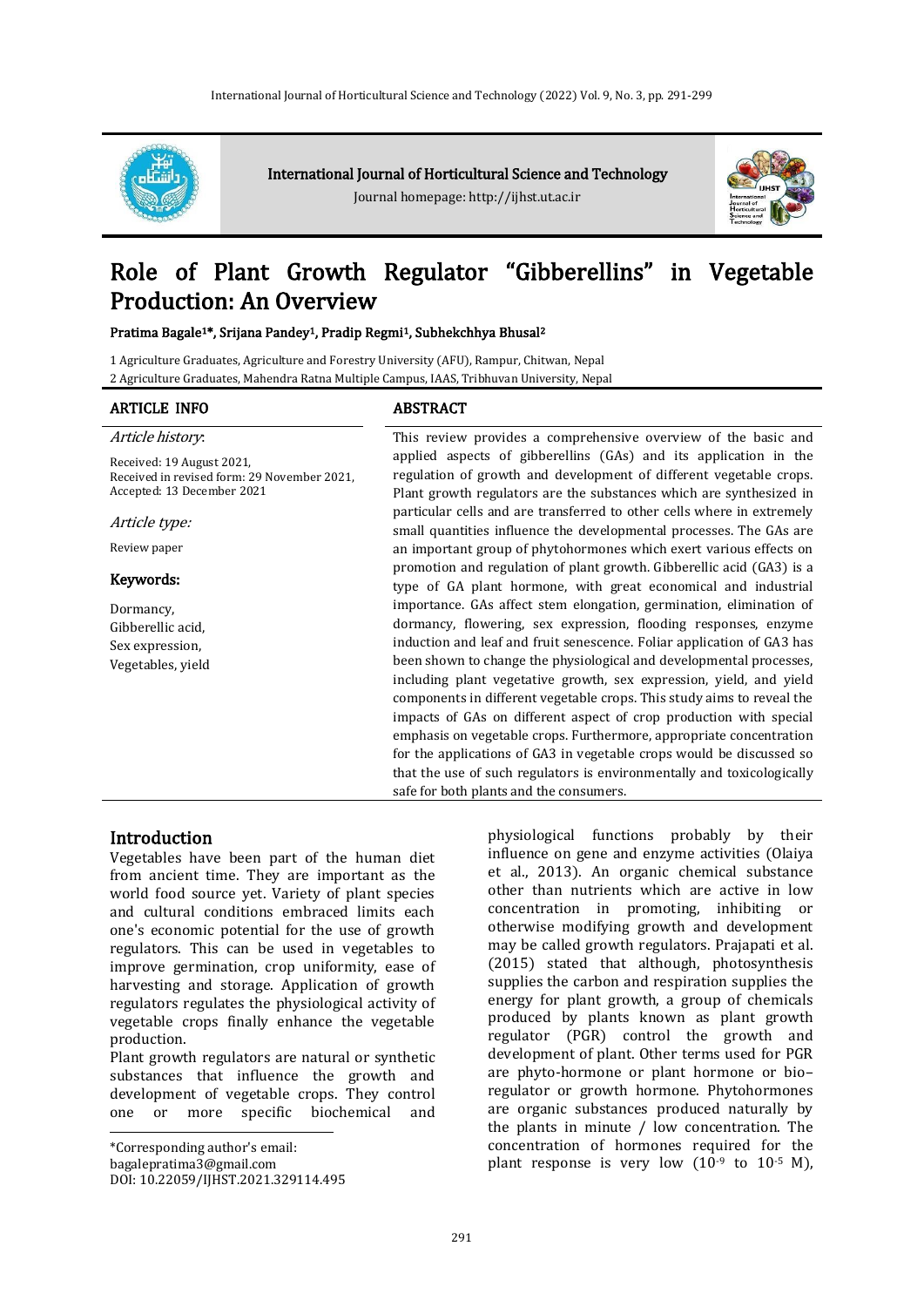comparing with the requirement of mineral and vitamin for plants as plant hormones are not nutrient, but chemicals that in small amounts promote and influence the growth, development, and differentiation of cells and tissues. All plant hormones are plant growth regulators but all PGRs are not phytohormones.

There are five types of PGRs such as auxins, GAs, cytokinins, abscisic acid and ethylene (Singh, 2011). Among this, auxins, GAs, cytokinins are growth promoting hormones and abscisic acid and ethylene are growth inhibiting hormones.

GAs are the second important growth hormones found in plants. In 1926, Japanese scientist Eiichi Kurosawa identified that foolish seedling disease was caused by the fungus Gibberella fujikuroi (Stowe et al., 1957). Most abundant gibberellin present in G. Fujikuro was GA3 known as gibberellic acid (Curtis and Cross 1954). They are endogenous or natural hormones that can be produced by some tissues in plants (Meena, 2015). The physiological processes like growth and development of the plant, enhancement of the fruit color, flower differentiation, fruit ripening, tissue growth, etc. are controlled by the appropriate application of GAs (Prajapati et al., 2015). The objective of the present study was to highlight the physiological effects and practical application of GAs in vegetable crops and to emphasis their role and the use of appropriate concentration of GAs in various vegetable crops.

#### Biosynthesis of GAs

GAs are synthesized by the action of terpene cyclases, cytochrome P450 mono-oxygenases and 2-oxoglutarate-dependent dioxygenases localized, respectively, in plastids, the endomembrane system and the cytosol (Yamaguchi 2008). GAs are synthesized in actively growing organs on plants like young leaves, roots, developing seeds (developing endosperm) and fruits (Heden and Thomas, 2012).

#### Function of GAs

The following items are the most important roles of GAs in plant: i) Seed germination and seedling growth ii) Breaking of seed dormancy iii) Production of parthenocarpic fruit iv) Induction of fruit enlargement v) Promotion of cell division and stem elongation vi) Promotion of flowering in long day plants vii) Regulation of sex expression in some plants like cucurbits viii) Tolerance to chilling ix) Prevention of genetic dwarfism.

# Effects of GA3 on seed germination

Certain light sensitive seeds like lettuce show poor germination in dark. Germination starts vigorously when exposed to light or red light. The requirement of light is overcome if the seeds are treated with GA3 in darkness. GA activates germination of seeds which otherwise require cold (stratification) or light to induce germination.

Soaking of seeds for 24 h in GA3 at 10-40 ppm and 0.5 ppm improves germination in brinjal and tomato respectively. A study was conducted on Arka Anamika variety of okra having 6 treatments (T1: seed priming with tap water, T2: seed priming with 200 ppm NAA solution, T3: seed priming with 10% PEG-200 solution, T4: seed priming with 200 ppm GA3 solution, T5: seed priming with 5% trichoderma solution and T6 no priming) and it revealed that seed priming with 200 ppm GA3 was found to be best in terms of maximum seed germination, seed vigor index, mean germination rate (Lamichhane et al., 2021). Soaking of pea seeds in GA3 (10 ppm) for 12 hours give the highest germination. Pre-soaking of eggplant seeds in GA3 at 750 mg/L accelerated the seed germination process and the seedling emergence, and led to an increase in seedling height up to 30 days (Rodrigues and Ono, 2017). The effects of GA3 on seed germination of vegetable crops are summarized in Table 1.

| <b>Crops</b> | Concentration      | Method of<br><b>Application</b> | <b>Effects on germination</b>                                                                           | <b>References</b>            |
|--------------|--------------------|---------------------------------|---------------------------------------------------------------------------------------------------------|------------------------------|
| Eggplant     | $750 \text{ mg/L}$ | Presoaking of seed              | Accelerated seed germination process, seedling emergence and increased<br>seedling height up to 30 days | (Rodrigues and Ono,<br>2017) |
| Pea          | $10$ ppm           | Seed soaking                    | Highest germination rate                                                                                | (Bahadur and Singh,<br>2011) |
| Okra         | $200$ ppm          | Seed priming                    | Maximum seed germination, seed vigor index, mean germination rate                                       | (Lamichhane et al.,<br>2021) |
| Tomato       | $0.5$ ppm          | Soaking                         | Enhances germination                                                                                    | (Bahadur and Singh,<br>2011) |

Table 1. Effect of GA3 on seed germination of various vegetable crops

# Effects of GA3 on seed dormancy

In temperate region the buds formed in autumn remain dormant until next spring due to severe cold, this dormancy of buds can be broken by GAs treatment. GA3 is used to break the seed dormancy of freshly harvested seeds in many vegetable crops such as potato and lettuce. Soaking the tuber in solution containing 5-10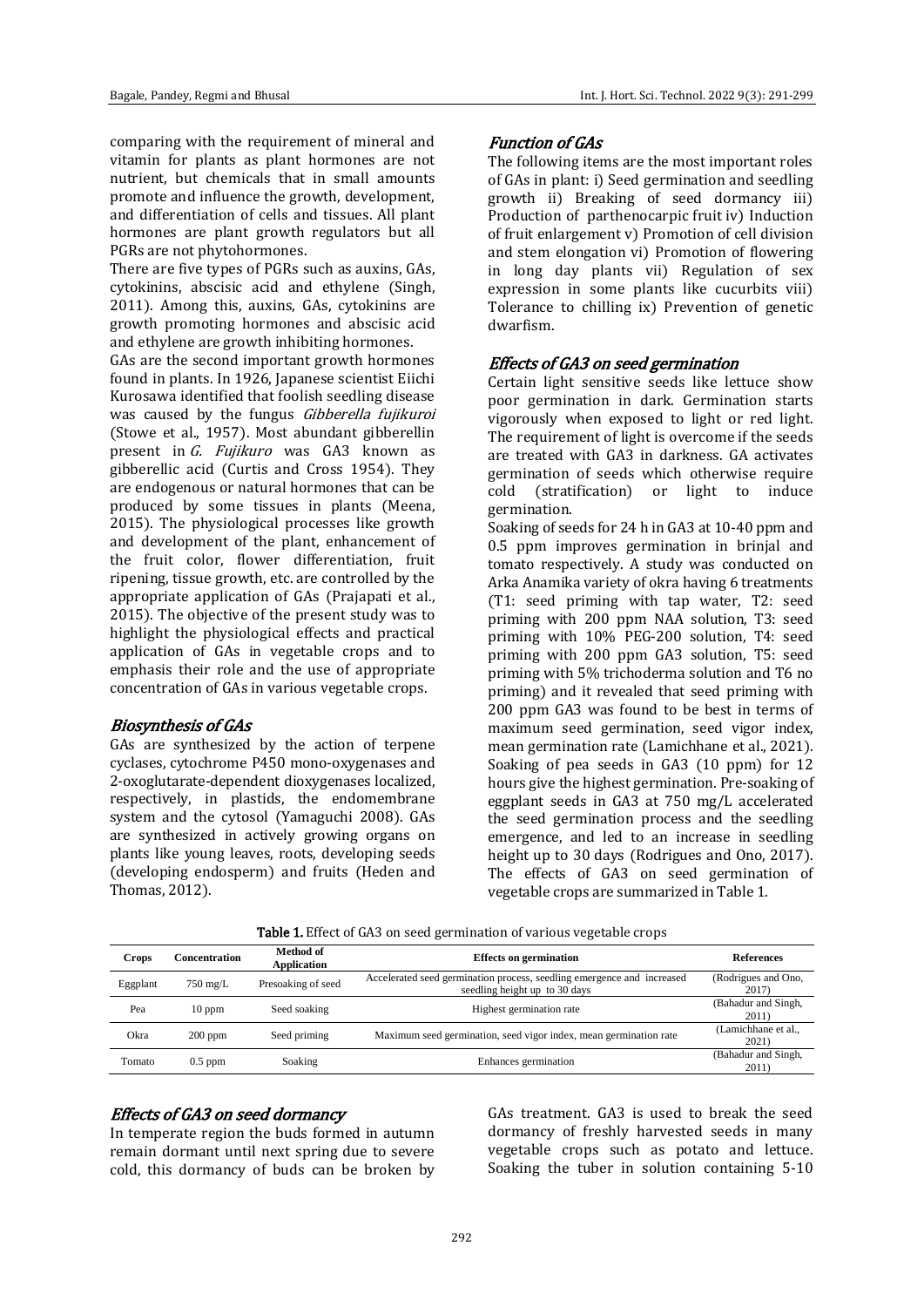ppm GA3 for 10-20 minutes can be used to break the dormancy of potato (Bryan, 1989). Late application of GA3 leads for induction of high percentage of sprouted tubers prior to harvest and also lead to increase physiological age of tubers (Alexopoulos et al., 2006). Lizarazo-peña et al. (2020) have used of GA3 and 6 benzylaminopurine (6BAP) (0, 25, and 50 mg/L) and the immersion time (10, 60, and 120 min) and found that application of GA3 and immersion time had an effect on dormancy breakage; the treatments with 25 mg/L GA3 and 60 min of immersion were enough to reduce dormancy compared to untreated

# Effects of GA3 on growth and development

GAs can influence growth and development of various vegetable crops. GA stimulates stem elongation and increase dry matter accumulation in plants. Haulm application of GA3 at 750 or 1000 ppm rates and dipping treatments of 40 or 50 ppm for 24 hours after harvest resulted significant increase in dry matter content in potato (Chindi and Tsegaw, 2019). Different concentrations of NAA at 25, 50, 75 and 100 ppm and GA3 20, 40, 60 and 80 ppm were sprayed on the plants of tomato and it was reported that maximum plant height was observed by using NAA at 100 ppm and GA3 at 80 ppm (Prasad, 2013). Foliar application of 15 ppm GA3 followed by 25 ppm NAA produced superior growth of tomato in Variety 'Sel-7' followed by 'Pusa Ruby'(Gurjar et al., 2018). Singh et al. (2019) reported that maximum plant height, maximum number of primary and secondary branches was observed with the application of GA3 at 30 ppm in tomato. The spray application of 10−5 M GA3 exerted a growth-promoting effect on unstressed seedlings and was successful in increasing salinity tolerance of tomato seedlings up to 25 mM NaCl (Miceli et al., 2020). Dalai et al. (2020) reported that GA3 at 200 ppm + NAA at 100 ppm gave highest vine length/plant (cm), no. of leaves/ plant in cucumber. Application of GA3 10 μg/mL significantly increased epicotyls length, plant height during flowering in cucumber on pre soaking of cucumber seed in different concentrations of GAs (0, 5μg/mL, 10 μg/mL and 20 μg/mL) (Sanusi, 2019). Sandra et al. (2015) reported that NAA at 200 ppm, GA3at 50 ppm and etheral at 50 ppm were very effective for enhancing vegetative growth in bitter gourd. GA3 (100 ppm) sprayed at 45 and 60 days after planting were more effective and showed a linear relationship in plant growth in onion (Ali et al., 2015). Dhakar and Singh (2015) observed

that GA3 at 150 ppm gave highest plant height, number of leaves per plant, length of leaf, number of branches per plant and stem diameter as compared to GA3 at 100 ppm and 200 ppm and minimum recorded in control in brinjal. The highest plant height, number of leaves per plant, leaf length, leaf breadth at the time of harvest were recorded from planting of cauliflower on 15 November by use of IAA 10 ppm with GA3 70 ppm (Rahman, 2013). Chauasiy (2014) reported that NAA at 80 ppm and GA3 at 60 ppm gave highest plant height, number of leaves per plant, plant spreading, and stem diameter. GA3 at 50 ppm gave maximum plant height, minimum number of days taken to 50% curd initiation, minimum number of days taken to 50% marketable curd size in cauliflower (Kaur and Mal, 2018). For growth attributes, GA3 at 60 ppm gave maximum plant height, minimum number of days taken to 50% marketable curd size (Singh and Saxena, 2020). With the application of four concentrations of GA3 (0, 20, 40 and 60 ppm) on two cabbage cultivars (Asha and Red), maximum stem length, number of leaves per plant, and root length was recorded for cultivar cabbage red with the application of 60ppm of GA3 (Dev et al., 2020).

Ravat (2015) recorded that GA3 at 50 ppm gave maximum plant height, number of leaves, per plant number of nodes on okra. Maximum value for the plant height and plant spread was observed by the treatment 120 ppm NAA followed by GA3 60 ppm applied as aqueous spray twice at 28 and 45 days after transplanting of okra (Mandingbam et al., 2020). Use of GA3 at 20 and 60 ppm treated sweet pepper plants gave maximum plant height (Raj et al., 2016). Application of GA3 at 150 ppm in sweet pepper gave superior over other treatments in terms of plant height at 30 DAT, 60 DAT and at harvest, and no of branches/plant at 30 DAT (Singh and Singh, 2021).

Noor et al. (2017) reported that six levels of GA3, viz. 0, 30, 50, 70, 90 and 110 ppm sprayed at 18 days after sowing significantly increased plant height than the control plants in French bean. GA3 with 30 to 90 ppm significantly increased number of branches and leaves, leaf area, leaf area index (LAI), leaf dry matter and total dry matter at different growth stages. Exogenous application of GA3 7 days in cowpea after emergence at 30, 60 or 90 mg/L significantly increased plant height, first node height, leaf area, leaf number/plant, nodulation, and dry matter accumulation (Emonger, 2007). The effects of GA3 on seed germination of vegetable crops are summarized in Table 2. potato tubers.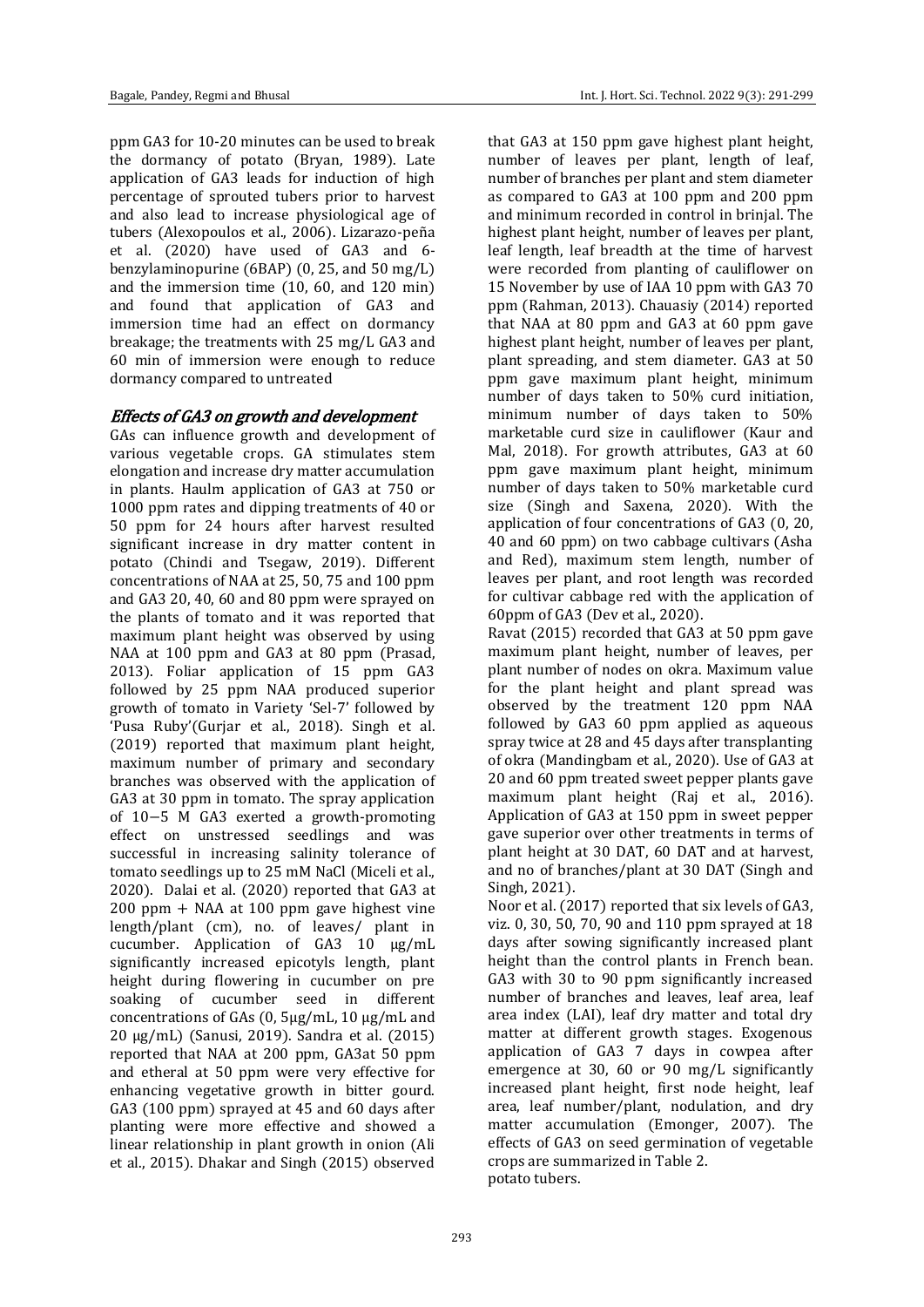| Crop            | Concentration                                               | <b>Method of Application</b>                                 | <b>Effects on Growth</b>                                                                                                           | <b>References</b>                               |
|-----------------|-------------------------------------------------------------|--------------------------------------------------------------|------------------------------------------------------------------------------------------------------------------------------------|-------------------------------------------------|
| Potato          | $750-1000$ ppm +<br>40 Or 50ppm                             | Haulm<br>application<br>followed by dipping after<br>harvest | increase dry matter content                                                                                                        | (Chindi<br>Tsegaw,<br>and<br>2019)              |
| Tomato          | $80$ ppm $GA3 + 100$ ppm NAA<br>15 ppm GA3+ 25 ppm NAA      | Foliar spray<br>Foliar spray                                 | increase plant height<br>increase height and number of branches<br>increase plant height and number of primary                     | (Prasad, 2013)                                  |
|                 | $30$ ppm                                                    | Foliar spray                                                 | and secondary branch                                                                                                               | (Gurjar et al., 2018)                           |
|                 |                                                             |                                                              |                                                                                                                                    | (Singh et al., 2019)                            |
| Cucumber        | $200$ ppm $GA3+100$ ppm NAA                                 | Foliar spray                                                 | increases vine length and number of leaves<br>per plant                                                                            | (Dalai et al., 2020)                            |
|                 | $10 \mu g/ml$                                               | Pre soaking of seed                                          | increase epicotyls and vine length                                                                                                 | (Sanusi, 2019)                                  |
| <b>Brinjal</b>  | $150$ ppm                                                   | Foliar spray                                                 | increase plant height, number of leaves and<br>branches per plant, length of leaf and stem<br>diameter                             | (Dhakar<br>Singh,<br>and<br>2015                |
| Cauliflower     | $50-60$ ppm                                                 | Foliar spray                                                 | increase plant height, earliness to 50% curd<br>initiation and marketable curd size<br>increase plant height, number of leaves per | (Kaur and Mal, 2018;<br>Singh and Saxena, 2020) |
|                 | IAA $10$ ppm + GA3 70 ppm<br>or NAA $80$ ppm + GA3 $60$ ppm | Foliar spray                                                 | plant, leaf length and breadth, plant spreading<br>and stem diameter                                                               | 2014;<br>(Chauasiy,<br>Rahman, 2013)            |
| Cabbage         | $60$ ppm                                                    | Foliar spray                                                 | increase stem length, number of leaves per<br>plant, root length,                                                                  | (Dev et al., 2020)                              |
| Okra            | 120 ppm $NAA + GA360$ ppm                                   | Aqueous spray                                                | increase plant height and plant spread<br>increase plant height, number of leaves, per                                             | (Mandingbam et<br>al.                           |
|                 | $50$ ppm                                                    | Foliar spray                                                 | plant number of nodes                                                                                                              | 2020)                                           |
|                 |                                                             |                                                              |                                                                                                                                    | (Ravat, 2015)                                   |
| French<br>bean  | $30-70$ ppm                                                 | Foliar spray                                                 | increase number of branches and leaves, leaf<br>area, leaf area index (LAI), leaf and total dry<br>matter                          | (Noor et al., 2017)                             |
| Sweet<br>Pepper | $150$ ppm                                                   | Foliar spray                                                 | increase plant height at 30 DAT, 60 DAT and<br>at harvest, no of branches/plant                                                    | (Singh and Singh, 2021)                         |
|                 | 20 ppm or 60 ppm                                            |                                                              | increase plant height                                                                                                              | (Raj et al., 2016)                              |
| Cowpea          | 30, 60 or 90 mg/l                                           | Foliar spray                                                 | increase plant height, first node height, leaf<br>area, leaf number/plant,<br>nodulation, drv<br>matter accumulation               | (Emonger, 2007)                                 |

Table 2. Effect of GA3 on growth and development of various vegetables crops

#### Effects of GA3 on flowering

GAs treatment induces bolting and activates flowering in long day plants. Application of GA at 50 mg/L to young leaves of non-flowering varieties of potato, when floral buds had just formed, resulted in flower induction in all varieties. Root dipping of one month old egg plant seedlings in ascorbic acid, GA3, IAA and thiourea advances the flowering by 4-5 days. Dhage et al. (2011) revealed by the application of GA3 at 150 ppm, minimum days are required for first flowering and minimum days were required for first harvesting.

#### Effects of GA3 on sex expression

Treatment with growth regulators has been found to change sex expression in cucurbits, okra and pepper. Female inducing hormones are auxin and ethylene whereas male inducing hormone is GA3. GA3 have been used for maintenance of gynoecious lines in cucurbits. Sanusi (2019) reported that on presoaking of cucumber seed in GA3 10 μg/mL significantly decreased staminate flower number and increased pistillate flower number. Sandra et al. (2015) reported that NAA at 200 ppm, GA3 at 50

ppm and etheral at 50 ppm were very effective for modification of sex expressions in bitter gourd. GA3 (25 ppm) applied at two-true-leaf stage and repeated the spray at 4-true-leaf stage are found most effective in increasing number of female flowers in watermelon. Hidayatullah et al. (2012) revealed that GA3 at 30 ppm increased production of pistillate flowers as compared to control in bottle gourd. Application of 40 ppm GA3 at 2-4 leaf stage was found most effective in terms of number of female flowers per vine of bottle gourd over control and other treatments (Wamiq et al., 2020). Ansari and Chowdhary (2018) suggested that seed soaking of bottle gourd in 0.5% borax (0.05% boron) solution for 12 hours and spraying of GA 100 ppm at two and four true leaf stages resulted maximum number of female flowers as compared to control and other treatments. Application of GA3 at the time of flowering elongates the stigmatic position of flower and avoids selfing in tomato. Such lines can be used as female line in hybrid seed production program (Meena, 2015). The effects of GA3 on sex expression of vegetable crops are summarized in Table 3.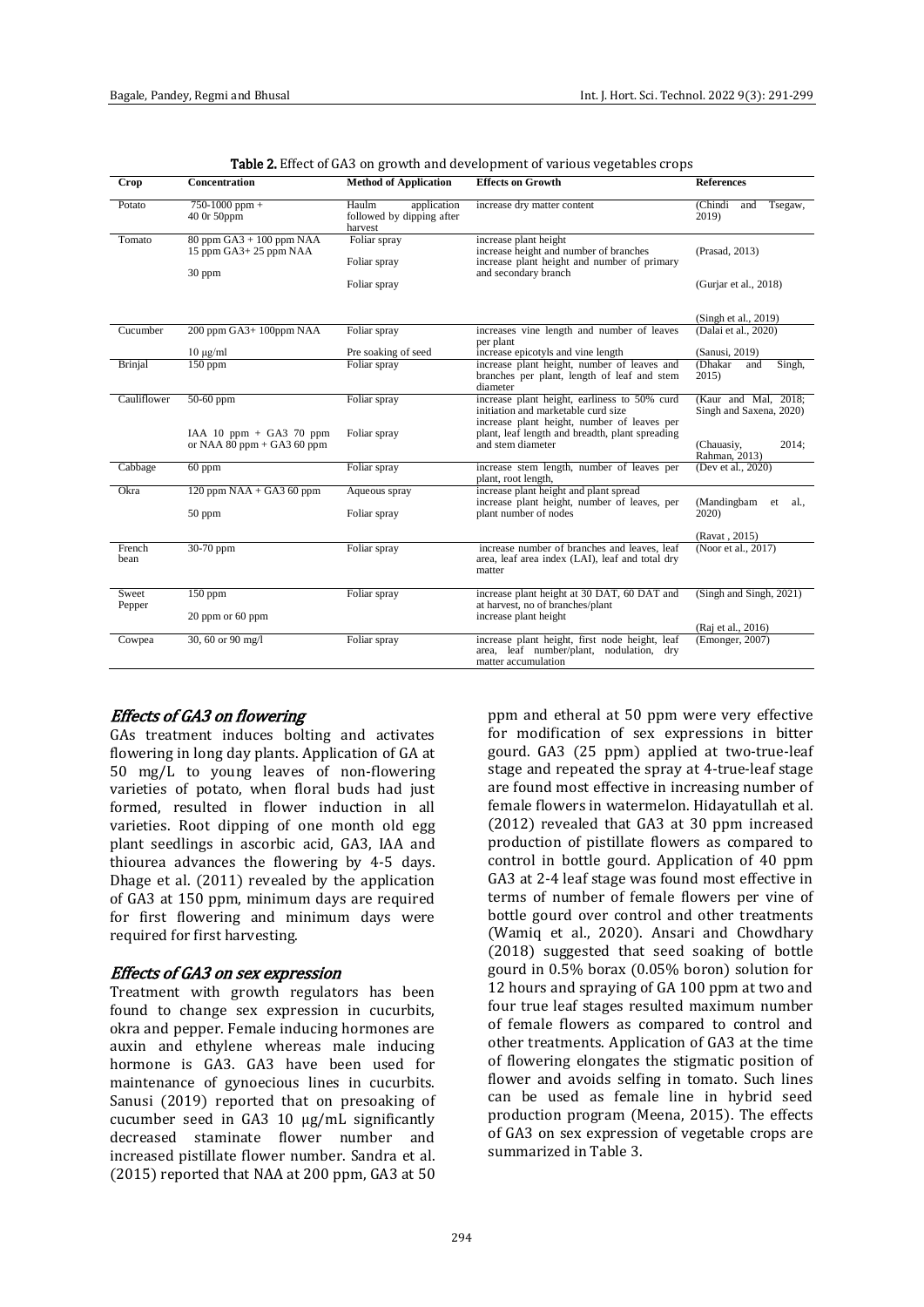| Crop         | Concentration                              | Method<br>of<br>Application              | <b>Sex Expression Affected</b>                                        | <b>References</b>                                  |
|--------------|--------------------------------------------|------------------------------------------|-----------------------------------------------------------------------|----------------------------------------------------|
| Cucumber     | $10 \mu g/mL$                              | Pre-soaking of<br>seed                   | decrease number of staminate flower and<br>increase pistillate flower | (Sanusi, 2019)                                     |
| Bottle gourd | $30-40$ ppm                                | Foliar spray                             | increase production of pistillate flowers                             | (Hidayatullah et al., 2012; Wamiq<br>et al., 2020) |
|              | $0.5\%$ borax + 100 ppm<br>GA <sub>3</sub> | Seed soaking followed<br>by foliar spray | increase number of female flowers                                     | (Ansari and Chowdhary, 2018)                       |
| Bitter gourd | $50$ ppm                                   | Foliar spray                             | increase number of female flowers                                     | (Sandra et al., 2015)                              |

Table 3. Effect of GA3 on Sex expression of various vegetables crops

# Effects of GA3 on yield and yield attributing characteristics

Foliar sprays with GA3 at 30–50 days after transplantation suppressed the growth of preformed tubers for about 10 days after application and promoted the induction of new tubers, leading to a higher number of tubers per plant in comparison with the untreated control and earlier sprouting and a higher number of sprouted buds per tuber were observed for the treatments in which GA was applied within 20 days of harvest (Alexopoulos et al., 2017). On using five levels of GA3 (0, 250,500, 750 and 1000 ppm) as haulm application a week prior to haulm destruction and five levels of GA3 (10, 20, 30, 40 and 50 ppm) as a dipping treatments immediately after harvest for 24 hours, haulm application of GA3 at 750 or 1000 ppm rates and dipping treatments of 40 or 50 ppm resulted in high total, marketable tuber yield, and tuber specific gravity (Chindi and Tsegaw, 2019). With use of GA3 and 6-benzylaminopurine (6-BAP) (0, 25, and 50 mg/L) and the immersion time (10, 60, and 120 min), GA3 at 25 mg/L increased tuber weight loss, generated sprouts with higher weight, higher length and growth rate, and lowers dry matter content, and it increased secondary sprouting in comparison with untreated tubers (Lizarazo-peña et al., 2020). Foliar application of 15 ppm GA3 followed by 25 ppm NAA produced superior yield attributing characters and ultimately fruit yield of tomato in variety 'Sel.-7' followed by 'Pusa Ruby'(Gurjar et al., 2018). Singh et al. (2019) used three levels of each growth regulator i.e. GA3 at 10, 20, 30 ppm, NAA at 20, 30, 40 ppm and 2,4 -D at 2.5, 5.0, 7.5 ppm and reported maximum fruit per plant, fruit yield per plant, and fruit yield per hectare with the application of GA3 at 30 ppm.

Total yield and fruit quality were significantly higher in F1 hybrid cucumber cv. 'KUK-9' under protected cultivation with 2.5 g/L potassium nitrate and 0.01 g/L GA3 spray over other treatment (Pal et al., 2016). Cucumber grown in poly house condition with application of 100 ppm GA3 produced maximum fruit yield whereas minimum yield in control treatment

(Kadi et al., 2018). Dalai et al. (2020) reported that maximum number of fruits per plant was obtained with maximum fruit width and length in cucumber with application of GA3 at 200 ppm + NAA at 100 ppm. A study was conducted in Bangladesh with two growing conditions (control and foliar application of GA3); and four cucumber varieties (Shohag, Sarothi, Sufala-1 and Shila) and replicated thrice and it was reported that under foliar application of GA3, the maximum fruit yield was recorded in Sufala-1, whereas minimum fruit yield was recorded in Sarothi. Moderate fruit yield was recorded from rest of the two varieties in Shila and Shohag, respectively over control (Rahman et al., 2020). Hidayatullah et al. (2012) revealed that GA3 at 30 ppm gave maximum no. of fruits and fruit weight as compared to control in bottle gourd. Application of 40 ppm GA3 at 2- 4 leaf stage was found most effective in terms of flowers per vine, fruit per plant, fruit yield per plant, fruit yield per hectare over control and other treatment in bottle gourd (Wamiq et al ., 2020). Ansari and Chowdhary (2018) used two concentrations of each GA3, ethrel and maleic hydrazide (50 ppm and 100 ppm) for foliar spray at 2 and 4 true leaf stages along with the 12 hours seed soaking by boron (0.05%) in combination with each level of PGRs and reported that seed soaking in 0.5% borax (0.05% boron) solution for 12 hours and spraying of ethrel 100 ppm or GA 100 ppm at two and four true leaf stages resulted early maturity, highest fruit length, fruit diameter, average fruit weight, yield/vine, and yield/ha on bottle gourd.

A study on four levels of sulphur viz., 0 (control), 15, 30 and 45 kg/ha and four concentrations of GA3 viz., 0 (control), 50, 75, 100 ppm was conducted and findings revealed that treatment combination of sulphur at 30 kg/ha and GA3at 100 ppm was more suitable for higher yield and quality of onion than the rest of the treatment combinations (Rashid, 2010). Netam and Sharma (2014) studied that GA3 at 10 ppm and NAA at 20 ppm gave maximum, number of fruits, fresh fruit weight in brinjal. Bhattarai et al.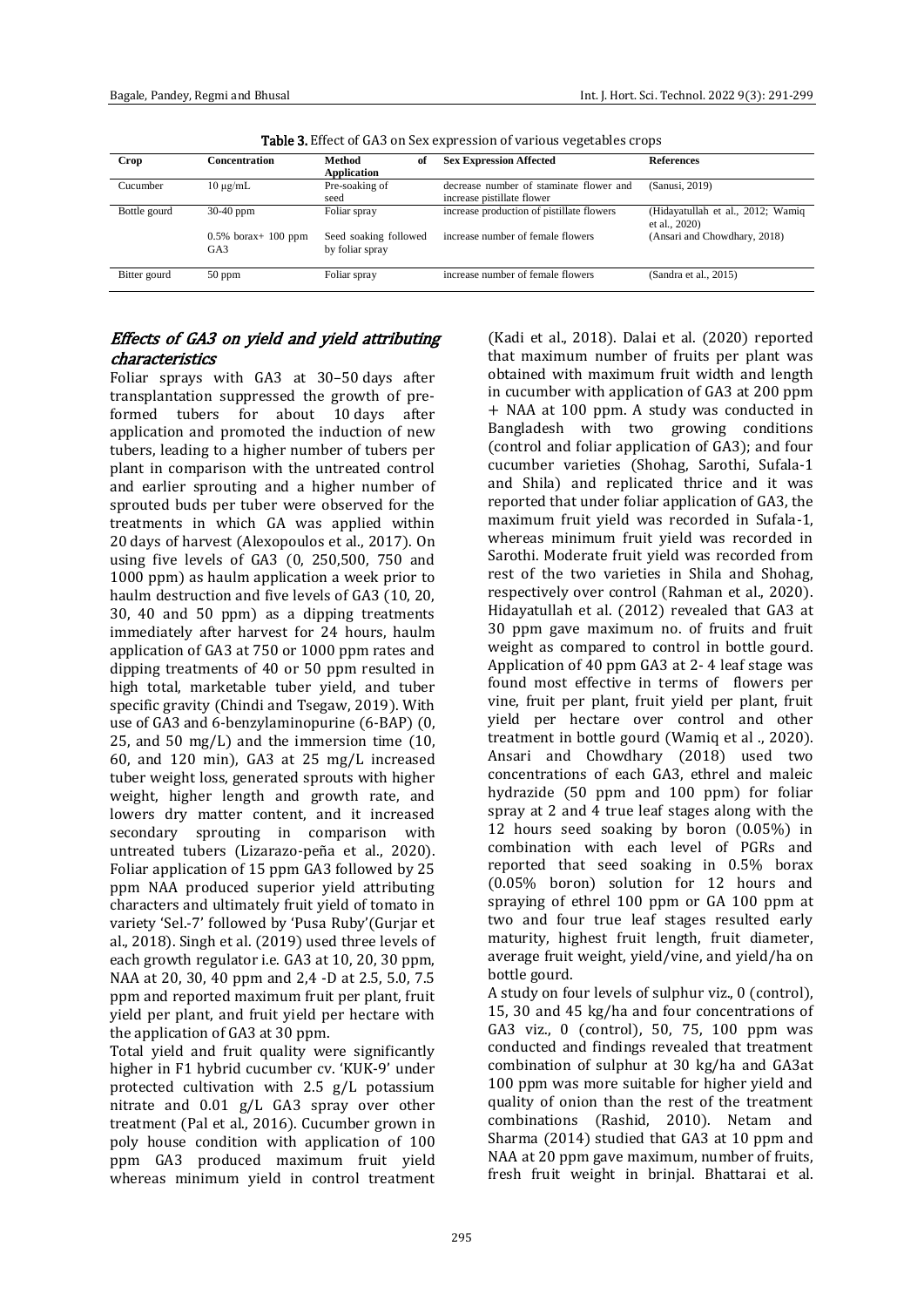(2021) used three different concentrations of NAA viz. (20, 40 and 60 ppm), three different concentrations of GA3 (25, 50 and 75 ppm) and six different concentration of micronutrients Boron (0.1%, 0.2% and 0.3%) and Zinc (0.1%, 0.2% and 0.3%) over control and found that yield parameters of brinjal like number of fruits per plant, fruit weight, fruit yield per plant were found to be significantly superior at 25 ppm of GA3.

Foliar spray of GA3 at 50 mg/L in cauliflower gave better results for diameter of curd, net weight of curd, curd yield and required minimum days to 50% marketable curd (Sitapara, 2011). Singh and Saxena (2020) concluded that GA3 at 60 ppm increases yield attributing characters such as curd diameter, gross yield, net yield, yield per plot, and yield per hectare in cauliflower. GA3 at 50 ppm gave superior yield and yield attributing characters such as maximum curd diameter, individual curd weight, yield per plot, and yield per hectare (Kaur and Mal, 2018). Chauasiy (2014) reported that NAA 80 ppm and GA3 60 ppm gave highest weight of cabbage head, and head yield as compared to all the other treatments and control. Islam (2017) used four different levels of GA3 such as 0, 90, 120 and 150 ppm on cabbage and reported highest marketable yield and diameter of head was recorded by using GA3 at 120 ppm while minimum in GA 0 ppm. Reza et al. (2015) used four levels of GA3 i.e. 0, 25, 50 and 75 ppm on broccoli (Brassica oleracea var. Italica) and revealed that maximum main curd length, main curd diameter, main curd weight and maximum yield was found from the application of 50 ppm GA while the minimum from control. Foliar application of GA3 50 mg/L treatment at 20 and

40 days after transplanting of broccoli was found most effective treatment with regards to yield and quality parameters as well as economics in broccoli cv. Pusa KTS -1 (Barad et al., 2020). Rai et al. (2020) used different levels of concentrations (25, 50 and 75 ppm) of foliar application of GA3 and Kinetin along with control after 20 days of transplanting, at an interval of two days and found that combination of both GA3 25 ppm and Kinetin 50 ppm proves to be most effective on the yield and quality of the broccoli among rest of the treatments.

Foliar application of 50 ppm GA3 increased the growth and yield contributing characteristics and ultimately increased the yield in okra (Mehraj et al., 2015). Gaikwad et al. (2021) used three growth regulators viz. gibberellic acid (25, 50, 50 ppm), naphthalene acetic acid (25, 50, 75 ppm) and indole-3-butyric acid (25, 50, 75 ppm) and reported that fruit yield of okra improved with the foliar application of GA3 followed by NAA, IBA compared to control. Application of GA3 at 150 ppm gave superior over other treatments in terms of fruit length, fresh weight of 10 fruits of sweet pepper, number of fruits/plant, fruit yield/plant, and fruit yield/ha in chilly (Singh and Singh, 2021).

Singh (2016) reported that GA3 at 200 ppm gave significantly increased number of pods, length of pod and 100 seed weight in garden pea. Number of dry pods /plant, number of seeds/pod, 1000 seed weight, fresh fodder, fresh pod, dry seed yield, and harvest index significantly increased with GA3 (30-70 ppm) sprayed at 18 days after sowing in French bean (Noor et al., 2017). The effects of GA3 on yield and yield attributing characteristics of vegetable crops are summarized in Table 4.

| Crop            | Concentration                                               | <b>Method of Application</b>                                                  | <b>Yield Attributing Characteristics Affected</b>                                                                                                                             | <b>References</b>                                      |
|-----------------|-------------------------------------------------------------|-------------------------------------------------------------------------------|-------------------------------------------------------------------------------------------------------------------------------------------------------------------------------|--------------------------------------------------------|
| Potato          | $750-1000$ ppm $+$<br>$40$ or $50$ ppm<br>$25 \text{ mg/L}$ | haulm application<br>followed by dipping<br>after harvest<br>Soaking of tuber | increase total marketable tuber yield and tuber<br>specific gravity<br>increase tuber weight loss, generate sprouts with<br>higher weight, length and growth rate, and lowers | (Chindi and Tsegaw,<br>2019)<br>(Lizarazo-peña et al., |
|                 |                                                             |                                                                               | dry matter content.                                                                                                                                                           | $2020$ ).                                              |
| Tomato          | $30$ ppm                                                    | Foliar spray                                                                  | increase fruit per plant, fruit yield per plant and fruit<br>yield                                                                                                            | (Singh et al., 2019)                                   |
|                 | 15 ppm $GA3+25$ ppm<br><b>NAA</b>                           | Foliar spray                                                                  | superior yield attributing characters and increase<br>yield                                                                                                                   | Gurjar et al., 2018)                                   |
| Cucumber        | $200$ ppm $GA3+$<br>100ppm NAA                              | Foliar spray                                                                  | increases fruit width and length                                                                                                                                              | (Dalai et al., 2020)                                   |
|                 | $10 \mu g/ml$                                               | Presoaking of seed<br>Foliar spray                                            | increase epicotyls and vine length<br>increase fruit yield                                                                                                                    | (Sanusi, 2019)<br>(Kadi et al., 2018).                 |
|                 | $100$ ppm                                                   |                                                                               |                                                                                                                                                                               |                                                        |
| Bottle<br>gourd | $30$ ppm                                                    | Foliar spray                                                                  | increase number of fruits and fruit weight<br>increase flowers number per vine, fruit per plant,                                                                              | (Hidayatullah et al.,<br>2012)                         |
|                 | $40$ ppm                                                    | Foliar spray                                                                  | fruit yield per plant, fruit yield                                                                                                                                            | (Wamiq et al., 2020)                                   |
|                 | $0.5\%$ borax + 100 ppm<br>GA <sub>3</sub>                  | Seed soaking followed<br>by foliar spray                                      | result early maturity, increase fruit length, fruit<br>diameter, average fruit weight, yield/vine and<br>yield/ha                                                             | (Ansari and<br>Chowdhary, 2018)                        |

Table 4. Effect of GA3 on yield and yield attributing characteristics of various vegetables crops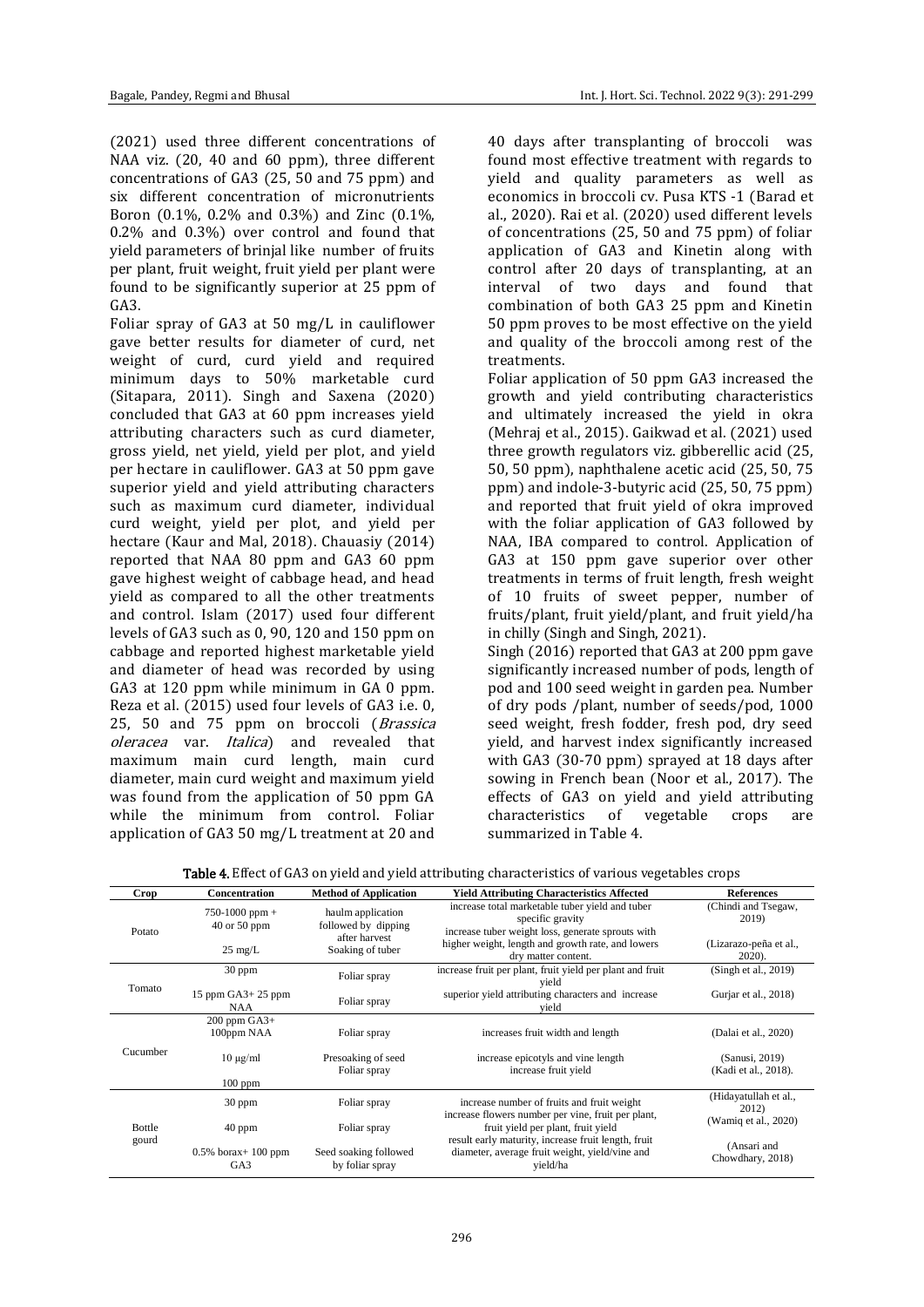| Crop            | <b>Concentration</b>                      | <b>Method of Application</b>            | <b>Yield Attributing Characteristics Affected</b>                                                                                          | <b>References</b>                         |
|-----------------|-------------------------------------------|-----------------------------------------|--------------------------------------------------------------------------------------------------------------------------------------------|-------------------------------------------|
| <b>Brinjal</b>  | $G_A310$ ppm + NAA<br>20 ppm              | Foliar spray                            | increase number of fruits, fresh fruit weight                                                                                              | (Netam and Sharma,<br>2014)               |
|                 | 25 ppm                                    | Foliar spray                            | number of fruits per plant, fruit weight, fruit yield<br>per plant                                                                         | (Bhattarai et al., 2021)                  |
| Cauliflower     | $50-60$ ppm                               | Foliar spray                            | curd diameter, gross yield, net yield, yield per plot<br>and yield per hectare                                                             | (Kaur and Mal, 2018;<br>Singh and Saxena, |
|                 | $50 \text{ mg/l}$                         | Foliar spray                            | increase curd diameter, curd net weight of and yield                                                                                       | <b>2020</b> )<br>(Sitapara, 2011).        |
| Cabbage         | $120$ ppm                                 | Foliar spray                            | increase marketable yield and diameter of head                                                                                             | (Islam, 2017)                             |
|                 | $NAA 80 ppm + GA3$<br>$60$ ppm            | Foliar spray                            | increase weight of cabbage head, and head yield                                                                                            | (Chauasiy, 2014)                          |
| <b>Broccoli</b> | $50$ ppm                                  | Foliar spray                            | increase main curd length, main curd diameter, main                                                                                        | (Reza et al., 2015)                       |
|                 | 50 mg/l or GA3 25<br>ppm + Kinetin 50 ppm | Foliar spray                            | curd weight and yield<br>increase yield and other quality parameters                                                                       | (Barad et al., 2020; Rai<br>et al., 2020) |
|                 | $50$ ppm                                  | Foliar spray                            | increase yield contributing characteristics and                                                                                            | (Mehraj et al., 2015)                     |
| Okra            | 75 ppm                                    | Foliar spray                            | ultimately increase yield<br>fruit yield of okra                                                                                           | (Gaikwad et al., 2021)                    |
| Sweet<br>pepper | $150$ ppm                                 | Foliar spray                            | increase fruit length, fresh weight of 10 fruits of<br>chilli, number of fruits/plant, fruit yield/plant, fruit<br>vield/ha                | (Singh and Singh,<br>2021)                |
| French bean     | $30-70$ ppm                               | Foliar spray at 18 days<br>after sowing | increase number of dry pods /plant, number of<br>seeds/pod, 1000 seed weight, fresh fodder, fresh<br>pod, dry seed yield and harvest index | (Noor et al., 2017)                       |
| Garden pea      | $200$ ppm                                 | Foliar spray                            | increase number of pods, length of pod and 100 seed<br>weight                                                                              | (Singh, 2016)                             |

# Effects of GA3 on parthenocarpy

Parthenocarpy is the phenomenon in which an unfertilized ovary is develops into a seedless fruit that can be induced artificially through hormonal application. GA3 at 200 mg/L treatment induced seedless fruit in tomato applied at anthesis and ovaries were collected 20 days after hormone application.

# Effects of GA on quality traits of vegetable crops

Quality traits such as TSS, Acidity, Vitamine C, and total Sugar (reducing sugar and nonreducing sugar) in vegetable crops could be obtained by the use of plant growth regulators. Foliar application of GA3 are effective for obtaining maximum TSS and total sugar. Combined application of NAA (25 ppm) and GA3 (40 ppm) was more effective than their individual application in terms of TSS and vitamin C content, respectively (Saha et al., 2009). Netam and Sharma (2014) reported that GA3 at 10 ppm and NAA at 20 ppm gave highest total soluble solid in brinjal over control and other treatment. Significantly higher total soluble solids, ascorbic acid content and TSS/acid ratio and lower acidity percentage was obtained with application of GA3 at 50 ppm

#### References

Alexopoulos, A.A., Akoumianakis, K.A., Passam, H.C.,( 2006). Effect of plant growth regulators on the tuberisation and physiological age of potato (Solanum tuberosum L.) tubers grown from true potato seed. Can. J. Plant Sci. 86, 1217–1225.

compared to 25 ppm GA3 (Meena et al. 2008). Vitamin C content at harvest was superior with application of GA3 at 150 ppm over other treatment in chilly (Singh and Singh, 2021).

#### Conclusion

Plant growth regulator has an immense potential in vegetable crop production in order to increase the yield and quality of vegetables, synchronization in flowering, earliness, cold and high temperature fruit setting, sex modification, increase post-harvest life and resistance to biotic and abiotic stresses of vegetables with the aim of fulfilling the requirements of food supply in general. It is concluded that the application of GAs has a considerable impact on the growth, flowering, fruiting, and fruit yield of different vegetable crops. It is obvious that changes in the level of endogenous hormones due to biotic and abiotic stresses alter the crop growth and any sort of manipulation including exogenous application of growth substances like GA3 would help for crop yield improvement. However, more research is still needed to develop simple, economical and technical viable production system of growth regulators and it should be recognized as more than academic curiosities.

Alexopoulos, A.A., Karapanos, I.C., Akoumianakis, K.A. Effect of Gibberellic Acid on the Growth Rate and Physiological Age of Tubers Cultivated from True Potato Seed. J Plant Growth Regul 36, 1–10 (2017). https://doi.org/10.1007/s00344-016-9616-z

Ali, M., Hossain, M.M, Zakaria, M., Hossain, T., Naznin,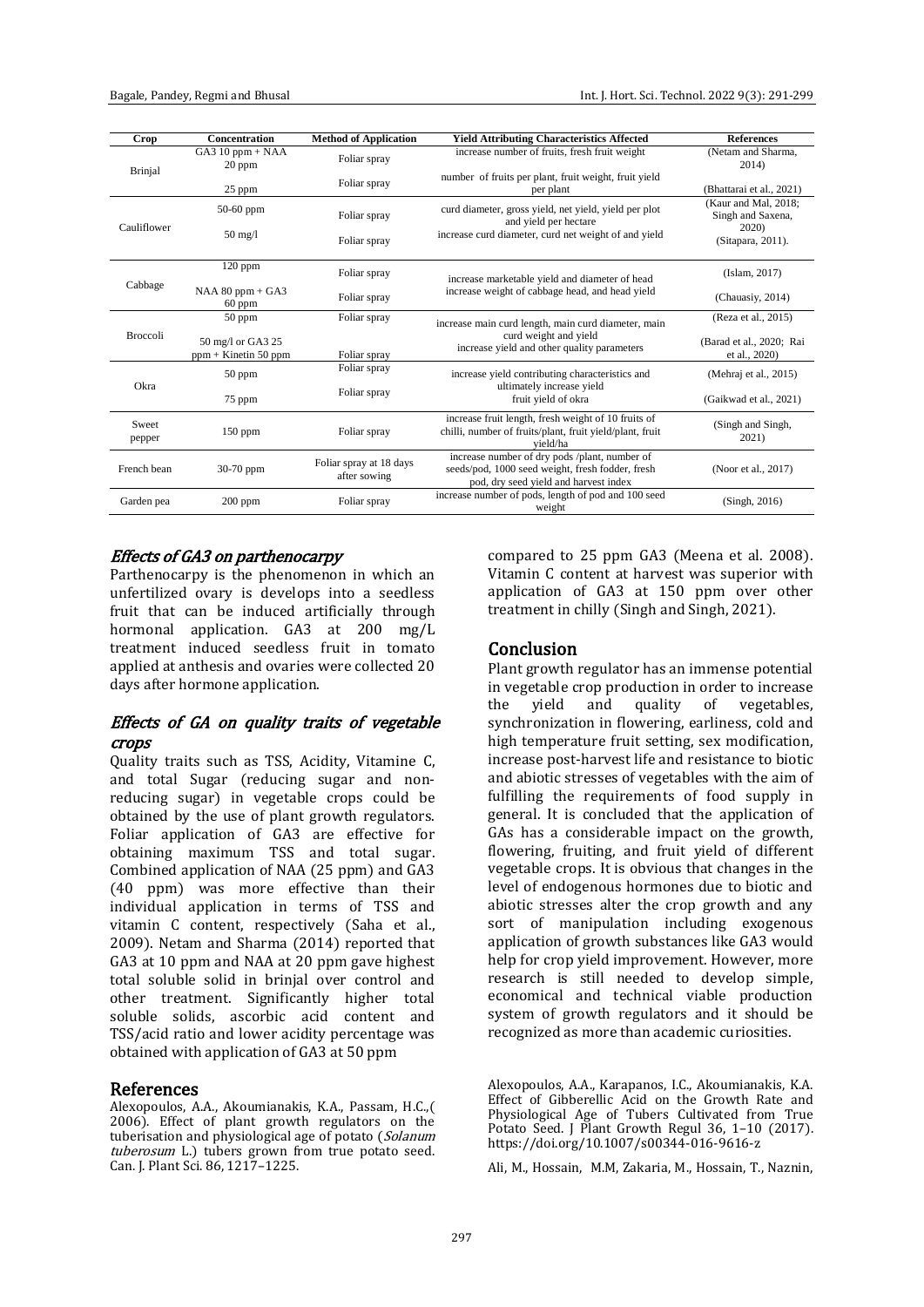A., & Islam, M. (2015). EFFECT OF GA3 ON QUALITY SEED PRODUCTION OF ONION IN BANGLADESH. Eco-Friendly Agril. J., 8(03), 47–50.

Ansari, A. M., & Chowdhary, B. M. (2018). Effects of boron and plant growth regulators on bottle gourd ( Lagenaria siceraria ( Molina ) Standle .). Journal of Pharmacognosy and Phytochemistry, 1965, 202–206.

Bahadur, A. & Singh N. K. (2014). Plant Growth Substances in Vegetable Production. pp. 178-196. In: Singh, K.P. and Bahadur, A. (eds.). Olericulture: Fundamentals of Vegetable Production. Vol. I. Kalyani Publishers, Noida, Utter Pradesh, India.

Barad, K. B., Patel, K. M., Jangid, R., & Jethava, B. A. (2020). Effect of application of GA 3 and NAA on yield , quality and economics of broccoli ( Brassica oleracea var . italica ) var . Pusa KTS-1. 8(5), 1376–1378.

Bhattarai, B. R., Pal, A. K., & Amgain, L. P. (2021). Response of varying levels of phyto-hormones and micro- nutrients on growth and yield of brinjal ( Solanum melongena L .) in sub-tropical Terai region of India. 4, 40–47.

Bryan, J.E. (1989). Breaking dormancy of potato tubers. CIP Research Guide. 16. International Research Center, Lima and Peru, pp: 13.

Chauasiy, J. M. (2014). Effect of GA3 and NAA on the Growth and Yield of Cabbage (Brassicaoleracea Var.Capitata L.) cv. Pride of India. The Bioscan, 1139- 1141.

Chindi, A., Tsegaw, T. (2019). Effect of Gibberellic Acid on Growth, Yield and Quality of Potato (Solanum TuberosumL.) In Central Highlands of Ethiopia. J Hortic Sci For 1: 205.

Curtis P.J. , & Cross, B.E. (1954). Gibberellic acid—a new metabolite from the culture filtrates of Gibberella fujikuroi. Chem. Ind 1066.

Dalai, S., Singh, M.K., & Soni, S. (2020). Yield and yield traits of cucumber (Cucumis sativus L.) as influenced by foliar application of plant growth regulators. International Journal of Current Microbiology and<br>Applied Sciences, 9(3): 121-126, Applied Sciences, 9(3): 121–126, https://doi.org/10.20546/ijcmas.2020.903.015

Dev, R., Singh, V. K., Raj, S., & Shukla, K. C. (2020). Effect of plant growth regulators on growth and yield of Cabbage ( Brassica oleraceae var . capitata ). 9(3), 1024–1026.

Dhage, A. A., Nagre, P. K., Bhangre, K. K., and Pappu, A. K. (2011). Effect of plant growth regulators on growth and yield parameters of okra. Asian Journal of Horticulture, 6(1), 170-172.

Dhakar, S. A. (2015). Studies on the effect of inorganic fertilizers and plant growth regulator on growth and yield of brinjal (Solanum melongena L.) . The Indian J.Basic Appl. Res.,, 27-39.

Emonger,V. (2007). Gibberellic Acid (GA3) Influence on vegetative Growth, Nodulation and yield of cowpea (vigna unguiculata (L.) Walp. In Journal of Agronomy (p. 10). http://ansijournals.com/ja

Gaikwad, R. A., Shinde, S. S., & Shinde, V. S. (2021). Effect of different growth regulators on growth , flowering and quality of okra ( Abelmoschus esculentus ( L .) Moench ). Journal of Phytocognosy and Phytochemistry, 10(1), 1206–1210.

Gurjar, J. S., Banafar, R. N. S., Gupta, N. K., & Gurjar, P. K. S. (2018). Effect of NAA , GA3 on growth and yield of tomato varieties. Journal of Pharmacognosy and Phytochemistry, 7(5), 3157–3160.

Heden, P., Thomas S.G. (May 2012). "Gibberellin biosynthesis and its regulation". The Biochemical Journal. 444 (1): 11–25.

Hidayatullah, T. Mahmood, M. Farooq, M. A. Khokhar and S.I. Hussain (2012). Plant growth regulators affecting sexexpression of bottle gourd (Lagenaria siceraria Molina)plants. Pakistan J. Agric. Res., 25(1): 50.

Islam, M. M. (2017). Growth and Yield Potential of Late Planting Cabbage Influenced by Gibberellic Acid. International Journal of Business Social Science Research, 62-67.

Kadi S.A., Asati, K.P., Barche, S. and Tulasigeri, R.G. (2018). Effect of different plant growth regulators on growth, yield and quality parameters in cucumber (Cucumis sativus L.) under polyhouse condition. International Journal of Current Microbiology and<br>Applied Sciences, 7(04): 3339-3352,  $3339 - 3352$ . https://doi.org/10.20546/ijcmas.2018.704.378

Kaur, P., & Mal, D. (2018). Effect of foliar spray of NAA and GA3 on the growth , curd formation and yield of cauliflower ( Brassica oleracea L . var . botrytis ). 7(3), 2805–2807.

Lamichhane, A., Mamata, K. C., Shrestha, M., & Baral, B. (2021). EFFECT OF SEED PRIMING ON GERMINATION OF OKRA (Abelmoschus esculentus). Malaysian Journal of Sustainable Agriculture,  $5(2)$ , 111-114. https://doi.org/10.26480/mjsa.02.2021.111.114

Lizarazo-peña, P. A., Fornaguera-espinoza, F., Ñústezlópez, C. E., Cruz-gutiérrez, N. A., & Moreno-fonseca, L. P. (2020). Effect of gibberellic acid-3 and 6 benzilaminopurine on dormancy on dormancy and sprouting of potato (Solanum tuberosum L.) tubers<br>cv . Diacol Capiro. March 2021, 2-3. cv . Diacol Capiro. March 2021, 2–3. https://doi.org/10.15446/agron.colomb.v38n2.82231

Mandingbam, V., Mandal, C. K., & Jana, S. (2020). Effect of Some Plant Growth Regulators on Growth , Yield and Quality of Broccoli ( Brassica oleracea L . var . italica Plenck ). 9(11), 2437–2442.

Netam, J. L. and Sharma, R. (2014). Efficacy of plant growth regulators on growth characters and yield attributes in brinjal (Solanum melongena L.) cv. Brinjal 3112. IOSR J.Agric. Vet. Sci., (IOSR- JAVS), 7: 27-30.

Reza, M.M., Islam, M., Hoque, M.Z., & Sikder, R.K., (2015). Influence of Different GA 3 Concentrtions on Growth and Yield of Broccoli. American-Eurasian Journal of Scientific Research, 10(5), 332–335. https://doi.org/10.5829/idosi.aejsr.2015.10.5.12663

Meena, R.S. Effect of GA3and NAA on growth, yield and quality of tomato (Lycopersicon esculentum Mill.) cv. Pusa Ruby grown under semi-arid conditions. Current Agriculture. 2008; 32(1/2):83-86

Meena, O. M. P. (2015). A Review: Role of Plant Growth Regulators in Vegetable Production. International Journal of Agricultural Science and Research (IJASR), 5(5), 71–84.

Mehraj, H., Taufique, T., Ali, M. R., Sikder, R. K., & Uddin, A. F. M. J. (2015). Impact of GA3 and NAA on Horticultural Traits of Abelmoschus esculentus. World Applied Sciences Journal, 33(11), 1712–1717.